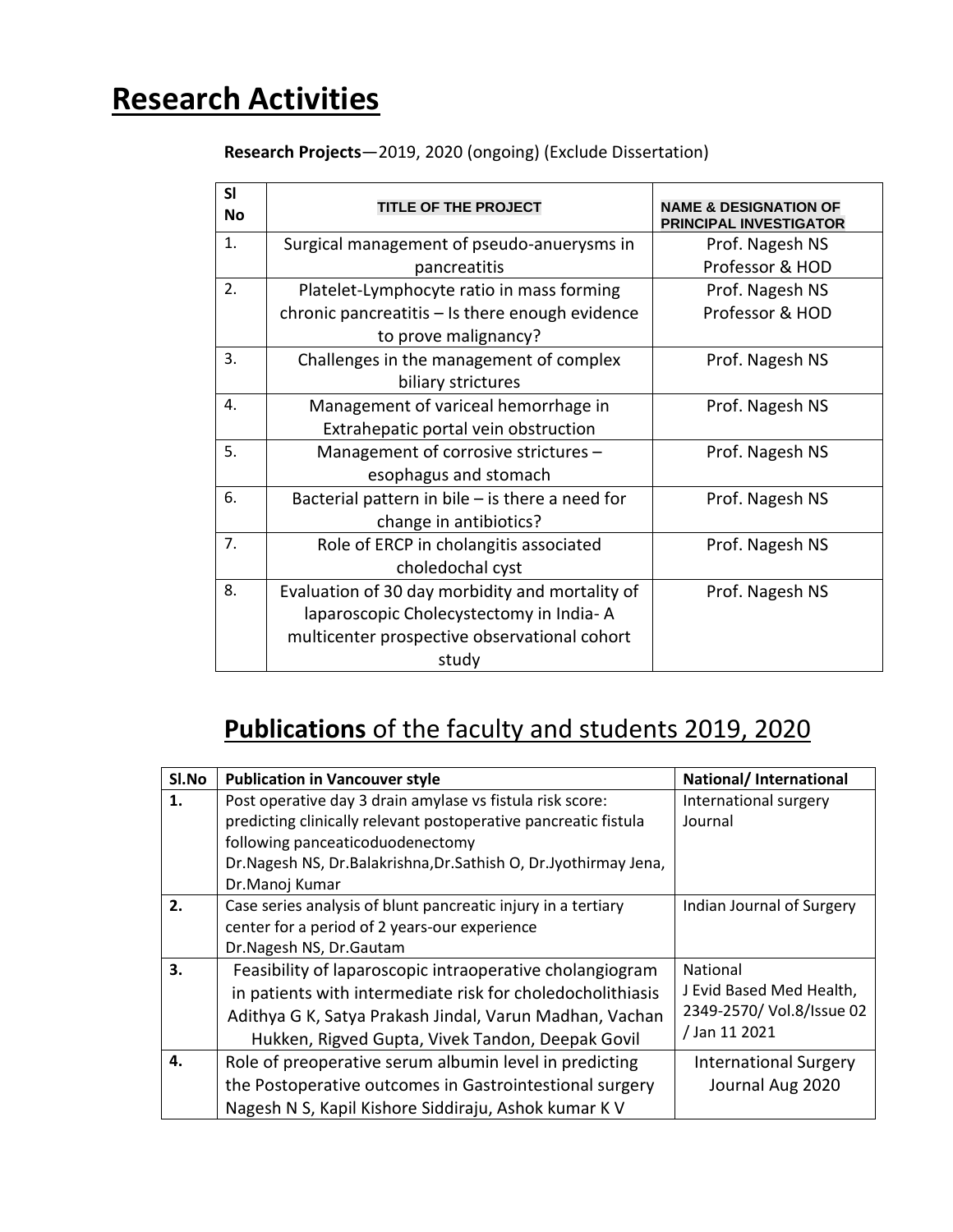## **Conference presentations** of 2019, 2020

| SI.<br><b>No</b> | Title of the presentation                          | <b>Name &amp; Designation</b><br>of the Presenter | Details of the<br>conference         |
|------------------|----------------------------------------------------|---------------------------------------------------|--------------------------------------|
| 1.               | <b>SPEN of Pancreas - Institutional Experience</b> | <b>IHPBA 2020</b>                                 | Dr Kasturi, Dr<br><b>Balakrishna</b> |
|                  |                                                    | Poster                                            |                                      |
| 2.               | <b>Emergency Gastro Whipples</b>                   | <b>ESO-India 2020</b>                             |                                      |
|                  |                                                    | <b>Oral Presentation</b>                          | Dr Kasturi, Dr                       |
|                  |                                                    |                                                   | Vinay B N, Dr                        |
|                  |                                                    |                                                   | Venugopal H G                        |
| 3.               |                                                    | <b>MIDCON KSCASICON</b>                           | Dr Savitha                           |
|                  | Tips to face practical Examination                 | 2020                                              | <b>Karlwad</b>                       |
|                  |                                                    | <b>Speaker in Panel</b>                           |                                      |
|                  |                                                    | discussion                                        |                                      |
| 4.               | Pre operative predictors for cysto biliary         | <b>HPB 2019</b>                                   | Dr K. N.                             |
|                  | communication in patients with hepatic hydatid     | Oral presentation                                 | Shreedevi, Dr N.                     |
|                  | disease                                            |                                                   | S. Nagesh, Dr K.                     |
|                  |                                                    |                                                   | V. Ashok Kumar,                      |
|                  |                                                    |                                                   | Dr S. N.                             |
|                  |                                                    |                                                   | Balakrishna, Dr                      |
|                  |                                                    |                                                   | Kaushik                              |
|                  |                                                    |                                                   | Subramaniam                          |
|                  |                                                    |                                                   | Dr C. S.                             |
|                  |                                                    |                                                   | Sushrutha                            |

## **CME / Workshops conducted by the department** in 2019,

#### 2020

| Sl. no | Title                                                                                                       | Date                      | Level (regional/national/ | Credit |
|--------|-------------------------------------------------------------------------------------------------------------|---------------------------|---------------------------|--------|
|        |                                                                                                             |                           | international             | points |
|        | 18 <sup>th</sup> NATIONAL<br><b>SURGICAL</b><br><b>GASTROENTEROLOGY</b><br><b>UPDATE - BILIARY</b><br>TRACT | 7 th & $8TH$<br>June 2019 | National                  | 03     |